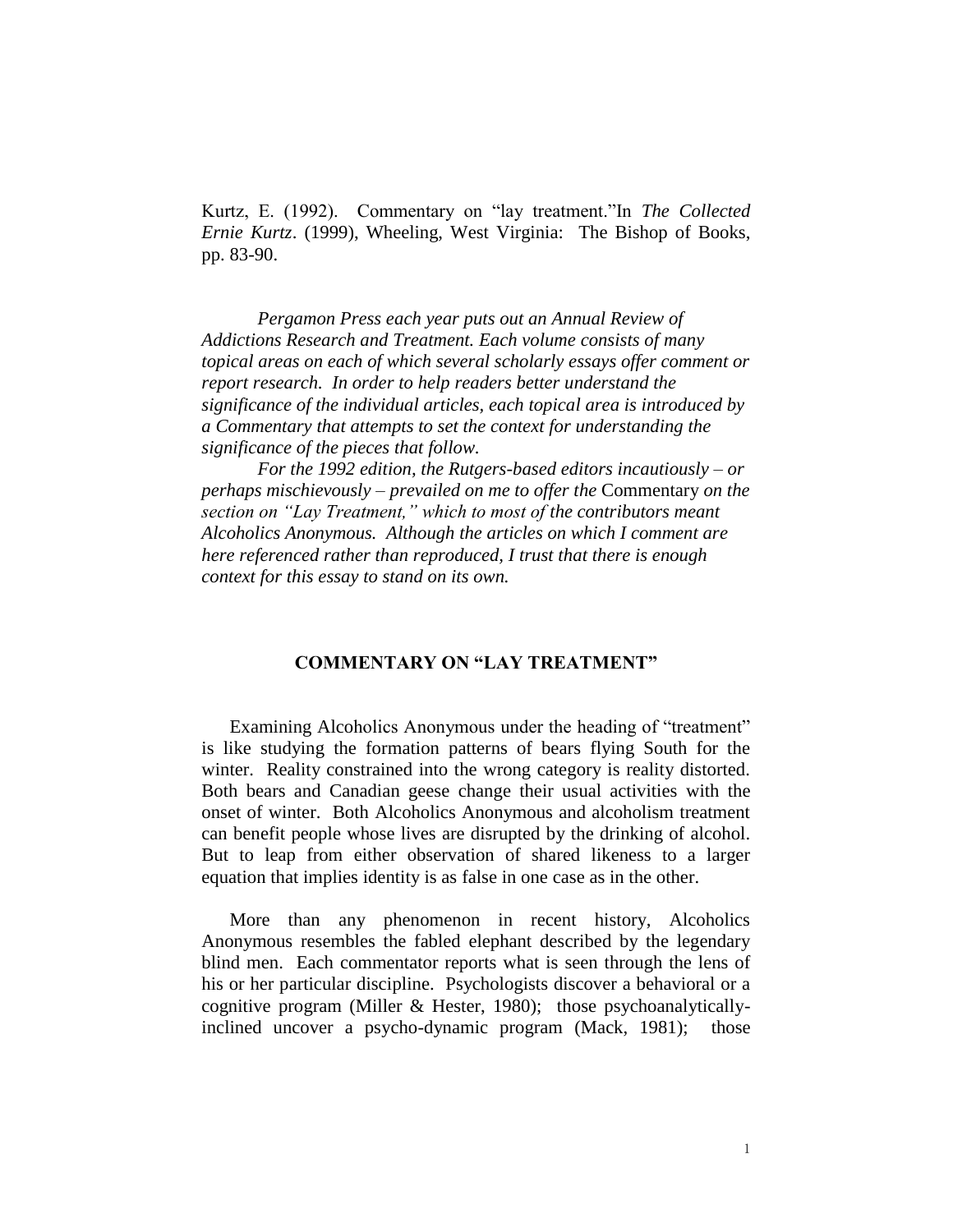enamored of the medical model detect a living out of the disease-concept of alcoholism (Vaillant, 1983); sociologists find "interpersonal factors" dominant (Maxwell, 1951), or discern a manifestation of a "social movement" (Room, 1992), or a "self-help" enterprise (Mäkelä, 1992); those spooked by religion find "cult" or other manifestation of sectarianism (Jones, 1970; Galanter, 1989, 1990); those enthralled with "New Age" insight discover expressions of a "postmodern spirituality" (Corrington, 1989); and it goes on. As an historian, I too bring the lens of my discipline: and so rather than claiming to describe what Alcoholics Anonymous is, I will content myself with detailing how well the accompanying articles remain true to what A.A. has been.

Let's begin by admitting that the term, *lay treatment*, is oxymoronic. Such mixing of the religious and the medical metaphors does not work. The term *lay* means simply "of the ordinary people," and therefore lacking the set-apart-ness of special qualification (Onions, 1969; Shipley, 1984). The term *treatment*, on the other hand, necessarily denotes some degree of expertise and professionalism – as concern over licensing laws, certification procedures and credentialing of various kinds consistently confirms.

Efforts to overcome the confusion are not new. In 1970, the General Service Conference of Alcoholics Anonymous rejected as inappropriate the term "A.A. counselor." Reporting a "consensus reached on terminology," the 1975 Conference extended its disapproval to the term, "two-hatter" (Kurtz, 1991, p. 291). Both actions attest to the dissonance in all such concepts, of which "lay treatment" is a particularly mischievous example.

The first A.A.-connected usage of the term *treatment* was by Akron's Sister Ignatia, who began using the word as early as 1939 on the alcoholic ward of St. Thomas Hospital as a way of emphasizing that that hospital and ward had no "cure" for alcoholism (Darrah, 1992). Members of Alcoholics Anonymous visited the ward and were indeed its sole source of admissions: the St. Thomas program was in fact for a time called "the A.A. ward," in that era before the Twelve Traditions were even conceived. But despite that confusion, those earliest members of Alcoholics Anonymous knew as well as did Sister Ignatia and the medical staff of St. Thomas that A.A. was neither "cure," for there was none, nor "treatment," for that was why they needed the medical setting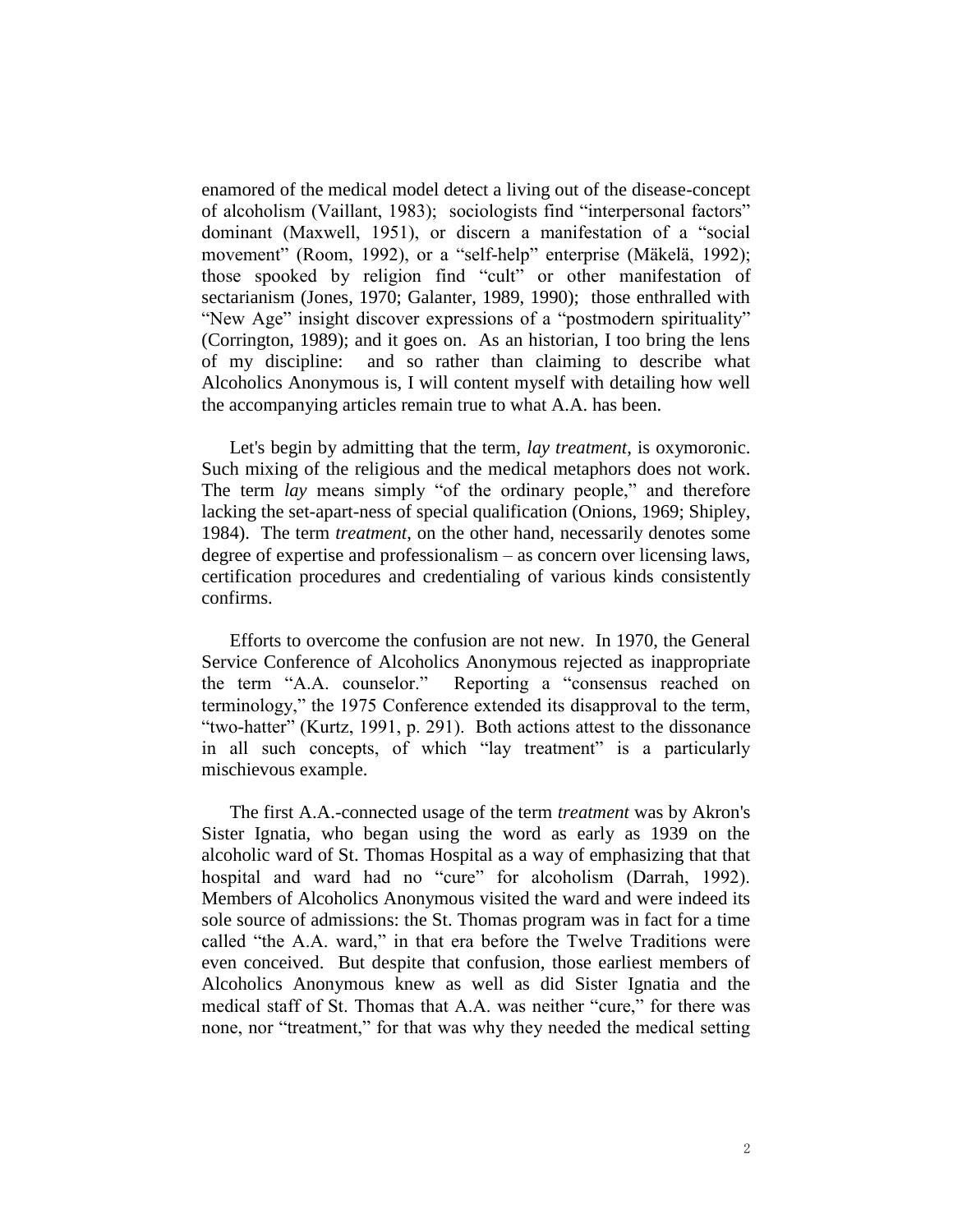of a hospital. Consistently, then, Alcoholics Anonymous has been most usually described by those who know it most intimately as a "program of recovery," or, more recently, as "relapse prevention" (Nowinski, 1992).

How do A.A. and treatment differ? "The Twelve Steps are philosophy, not technology," a psychologist recently observed (Beutler, 1992). At least since 1979, when analyses by Kurtz and by Antze from two very different directions drew attention to the philosophical underpinnings of what A.A. prefers to term its "way of life" ([Anonymous], 1953, p. 15), evidence has been available that Alcoholics Anonymous is more than treatment. But could it *also* be "treatment"? And if Alcoholics Anonymous is not treatment, what are some of the relationships between A.A. and treatment?

Mäkelä brings to these questions not only sociological skills, but an anthropological perspective. Both Alcoholics Anonymous and alcoholism treatment, as specifically American innovations, can be observed most accurately by someone who stands outside the assumptions of American culture. Mäkelä's Finnish background and cross-cultural research permit him to avoid with equal adeptness the biases of behavioral researchers, of treatment marketers, and of mystical enthusiasts. His phenomenological approach, as in seeing A.A. meetings as "speech events," discovers several differences between A.A. and treatment. True to the religious practice of its Oxford Group origins, for example, traditional A.A. discourse involves a form of "disclosing secrets" in a setting that guarantees the absence of cross-talk.

The treatment approach may seem similar, but its confrontational style and aim of "searching for the authentic self" impose quests far more daunting than A.A.'s simple emphasis on "honesty." Anderson and Gilbert take up the same point with their observation that "mere selfdisclosure is not enough." No, it is not . . . for the treatment setting, which is what they investigate. Their "communication training" is technique, not philosophy.

As Mäkelä points out, "treatment A.A." is not *real* A.A. – Alcoholics Anonymous as handed down by the alcoholics who produced the book, *Alcoholics Anonymous*. This issue is important, for it is a confusion unfortunately common among researchers . . . almost as common as mistaking court-mandated A.A. for A.A. as it is usually lived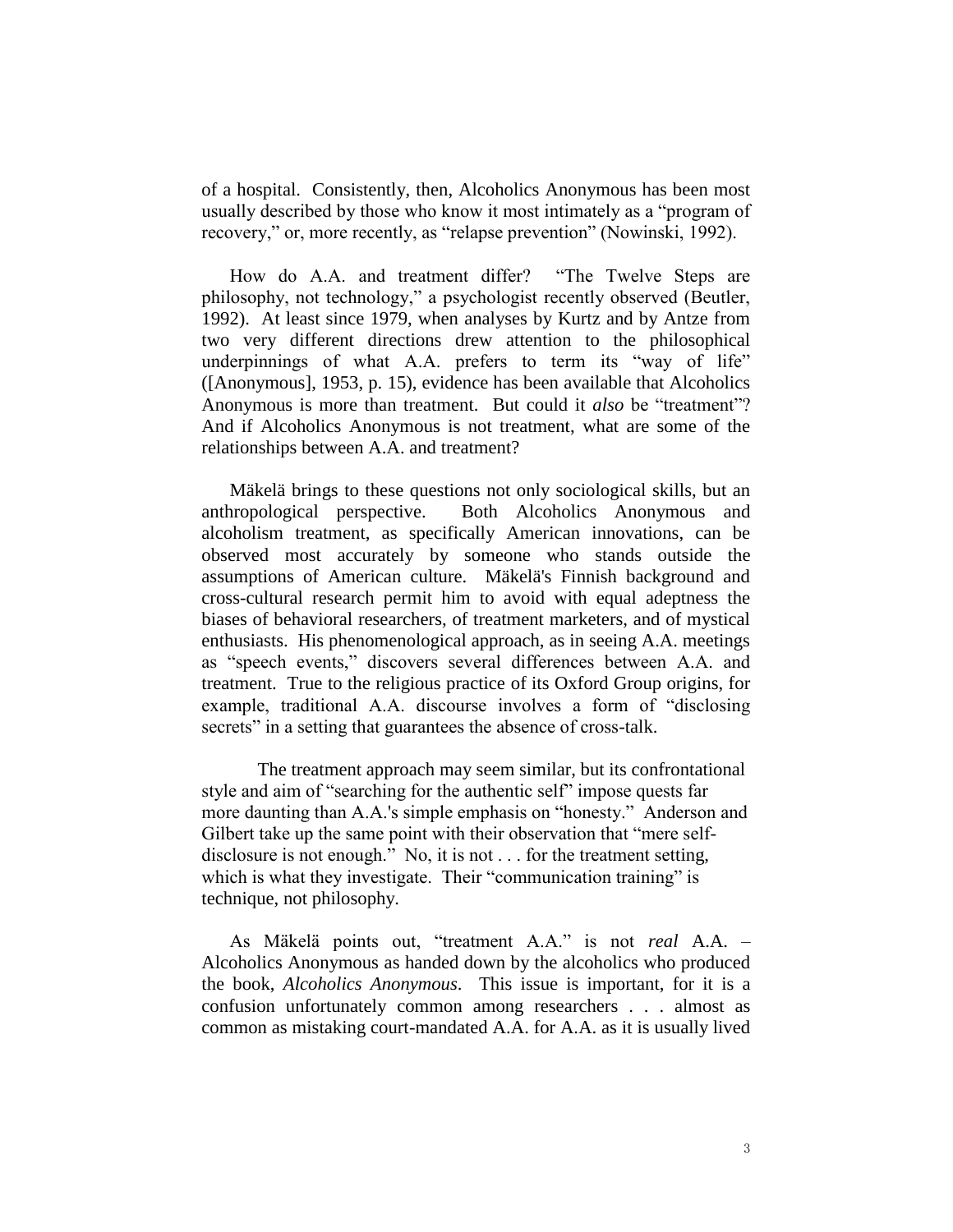in most groups.

In reality, of course, treatment and A.A. are often mixed together, and so each does influence the other. The articles presented here thus address a valid question: *How well do treatment and Alcoholics Anonymous mix?* Many early "treatment" programs employed individuals whose sole credential was that they themselves were sober alcoholics – almost invariably through their participation in Alcoholics Anonymous (Anderson, 1981). Even in those earliest days, as expressed wariness over "appearing to sell the Twelfth Step" and the quick rejection of the term "A.A. counselor" for the name "two-hatter" (also eventually rejected) suggest, the distinction between Alcoholics Anonymous and even those primitive treatment programs was perceived to be very real. In time, however, as pressures toward validation for the acceptance of third-party payments became paramount, concern over credentialing and certification led to the explicit professionalization of alcoholism counselors – and some practitioners of this "new profession" (Royce, 1989) began less to bring their A.A. understandings into their treatment practice and more to import their treatment ideology into their Alcoholics Anonymous participation.

The effects of confusing Alcoholics Anonymous and treatment have become ever more clear in the codependency crusade. In a process not yet detailed in the literature, when economic imperatives became more important than philosophy in moving treatment providers to broaden the concept of addiction, that process led inevitably to an ever-increasing proliferation of therapy-oriented progeny such as the "adult children" movement.

Some of the tensions between the two insights have been pointed out by Robin Room (1992). The ideology of codependence emphasizes selfregard and self-sufficiency, teaching a "quintessentially individualistic" ideology that undermines altruistic behavior, thus subverting such important features of traditional Alcoholics Anonymous as 12thstepping, sponsorship, and the service ethic. But the ideology of treatment (and of the "co-" movements that derive from the therapeutic world-view) conflicts even more directly with traditional A.A. practice. A.A. members learn to be wary of rationalizations of their behavior; the "co-" movements start from a rationalization that interprets one's own behavior in terms of external factors – the behavior of others. And while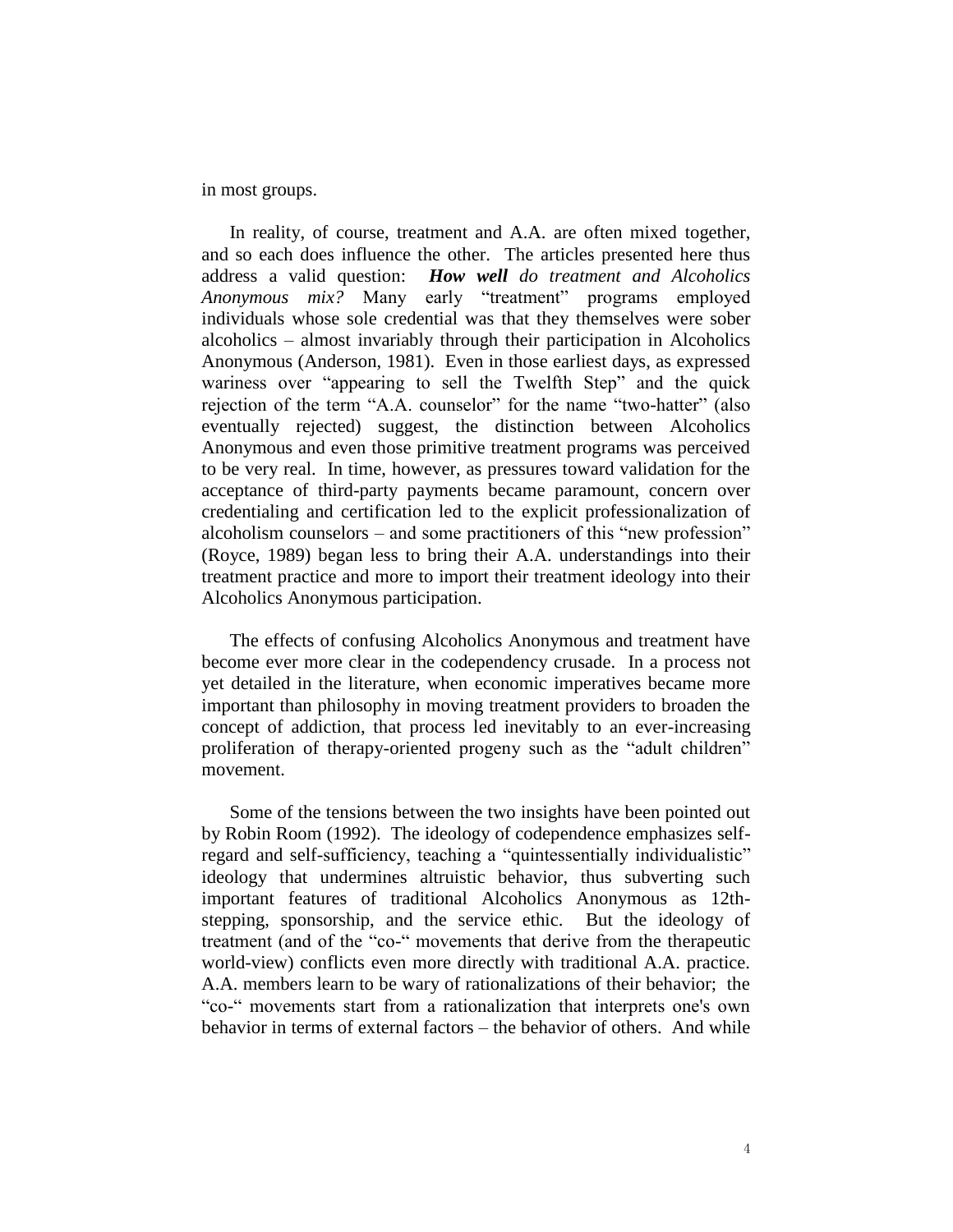most A.A. members cherish co-founder Dr. Bob Smith's final injunction – "Let's not louse it all up with psychiatry" (Darrah, 1992) – the thinking of the "co-" movements has always been dominated by professional, even if at times dubiously credentialed, therapists.

Mäkelä adduces data showing how treatment has changed the pattern of A.A.'s international diffusion. His Swedish example – the openness to expressed affect and the language of "sharing" – adds useful perspective. More significantly for the future of "self-help" groups, Mäkelä's highlighting of the difference between *necessity* and *choice* as the source of affiliation provides a helpful way to distinguish between groups genuinely Twelve-Step and feel-good manifestations of "the triumph of the therapeutic" (Rieff 1966).

A benefit of examining other groups is that they may suggest measurable realities to assess in observing the changes that take place within Alcoholics Anonymous as that fellowship is ever more overwhelmed by treatment ideology. But the benefit carries with it a danger: to impose on A.A. any Procrustean pattern such as "cult" is as unhelpful as forcing it into the category of "treatment." Perhaps the most telling point of Galanter *et al*. (1990) for our purpose is that their emphasis on the importance of Alcoholics Anonymous *for* therapy may be seen as a recognition that A.A. is not *itself* therapy.

Mäkelä's strictures about Corrington's implicit assumption of "the new American spirituality" are perceptive and well taken, but there is a deeper problem here than the use of research scales modeled on "New Age" notions. Corrington tells us that he obtained volunteers for his study at meetings of Alcoholics Anonymous. Although such recruitment is not a clear violation of A.A.'s "Guidelines," some members would find in that practice less than full respect for the A.A. traditions, and so they would not participate. Thus, any sample derived in this way is already sorted and so necessarily weighted, biased. And it is biased toward those who would not recognize that violation, and so most likely toward those who came to A.A. by way of treatment and who have not yet internalized something as basic to Alcoholics Anonymous as its Twelve Traditions. Given the centrality of A.A.'s Traditions to *its* spirituality, such members are not the best representatives of A.A. spirituality.

Where does all this leave us – or, more importantly, where does the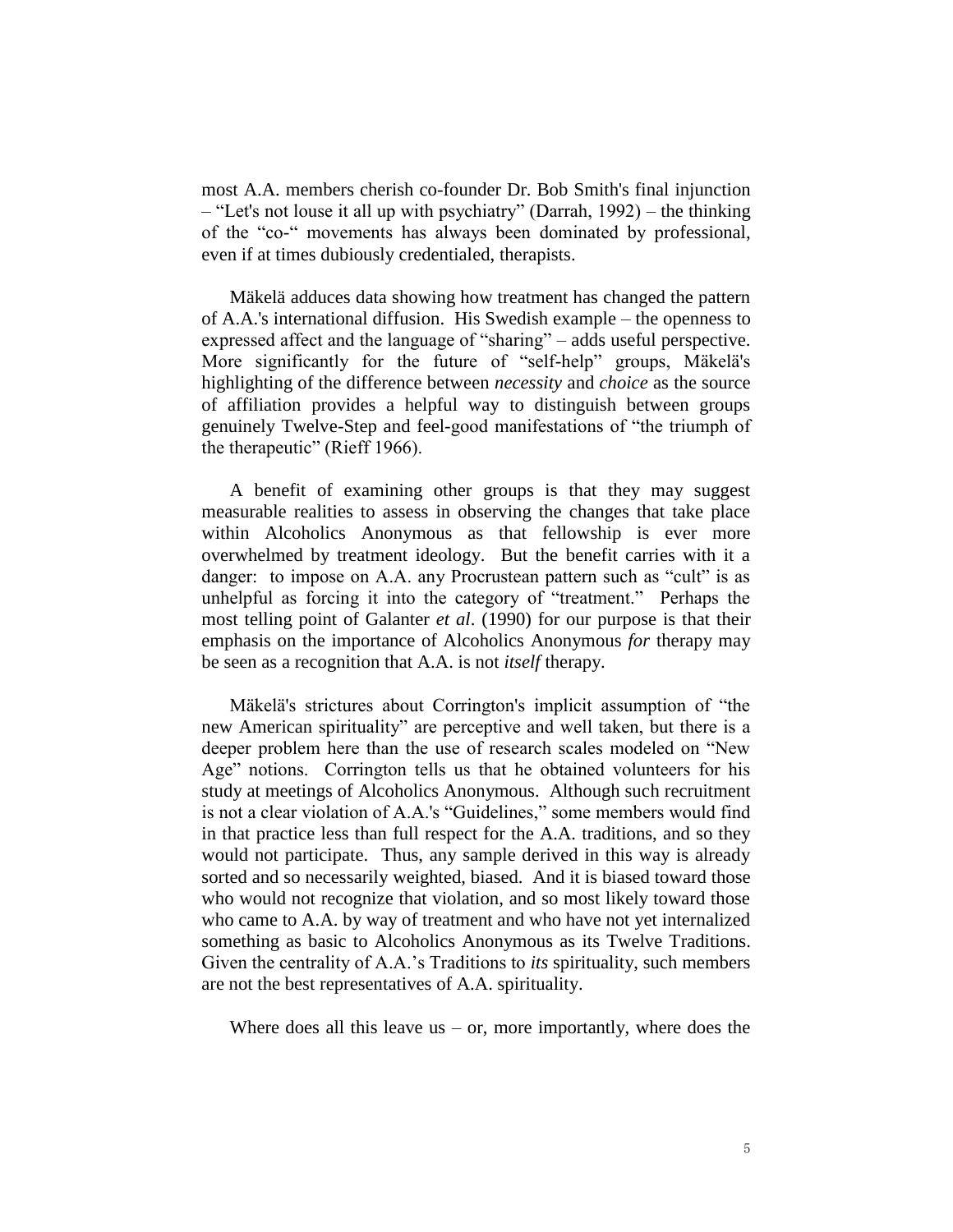research reported here leave our understanding of Alcoholics Anonymous as "lay treatment"? Hopefully, the diverse points of view so well represented in the articles presented here, in Mäkelä's review, and in this "Commentary," will finally lay that confusion to rest – to the benefit of both Alcoholics Anonymous and the very real treatments that are available. Perhaps we may then better see *why* we best serve *both* by refusing the temptation to measure either against the other.

## **R E F E R E N C E S**

- Anderson, D. J. (1981). *Perspectives on Treatment: The Minnesota Experience.* Center City, MN: Hazelden.
- Anderson, J., & Gilbert, F. S. (1989). Communication Skills Training with Alcoholics for Improving the Performance of Two of the Alcoholics Anonymous Recovery Steps. *Journal of Studies on Alcohol,* 30(4), 361-367.
- [Anonymous] (1953). *Twelve Steps and Twelve Traditions*. New York: A.A. World Services.
- Antze, P. (1979). Role of Ideologies in Peer Psychotherapy Groups. in *Self-Help Groups for Coping with Crisis*. (pp. 272-304). San Francisco: Jossey-Bass.
- Beutler, J. (1992). Process Research Perspectives. In B. S. McCrady & W. R. Miller (eds.), *Research on Alcoholics Anonymous: Opportunities and Alternatives*. (pp. in process). New Brunswick, NJ: Alcohol Research Documentation.
- Corrington Jr., J. E. (1989). Spirituality and Recovery: Relationships Between Levels of Spirituality, Contentment and Stress During Recovery from Alcoholism in AA. *Alcoholism Treatment Quarterly,* 6(3/4), 151-165.
- Darrah, M. C. (1992). *Sister Ignatia: Angel of Alcoholics Anonymous.* Chicago: Loyola University Press.
- Galanter, M. (1990). Cults and Zealous Self-Help Movements: A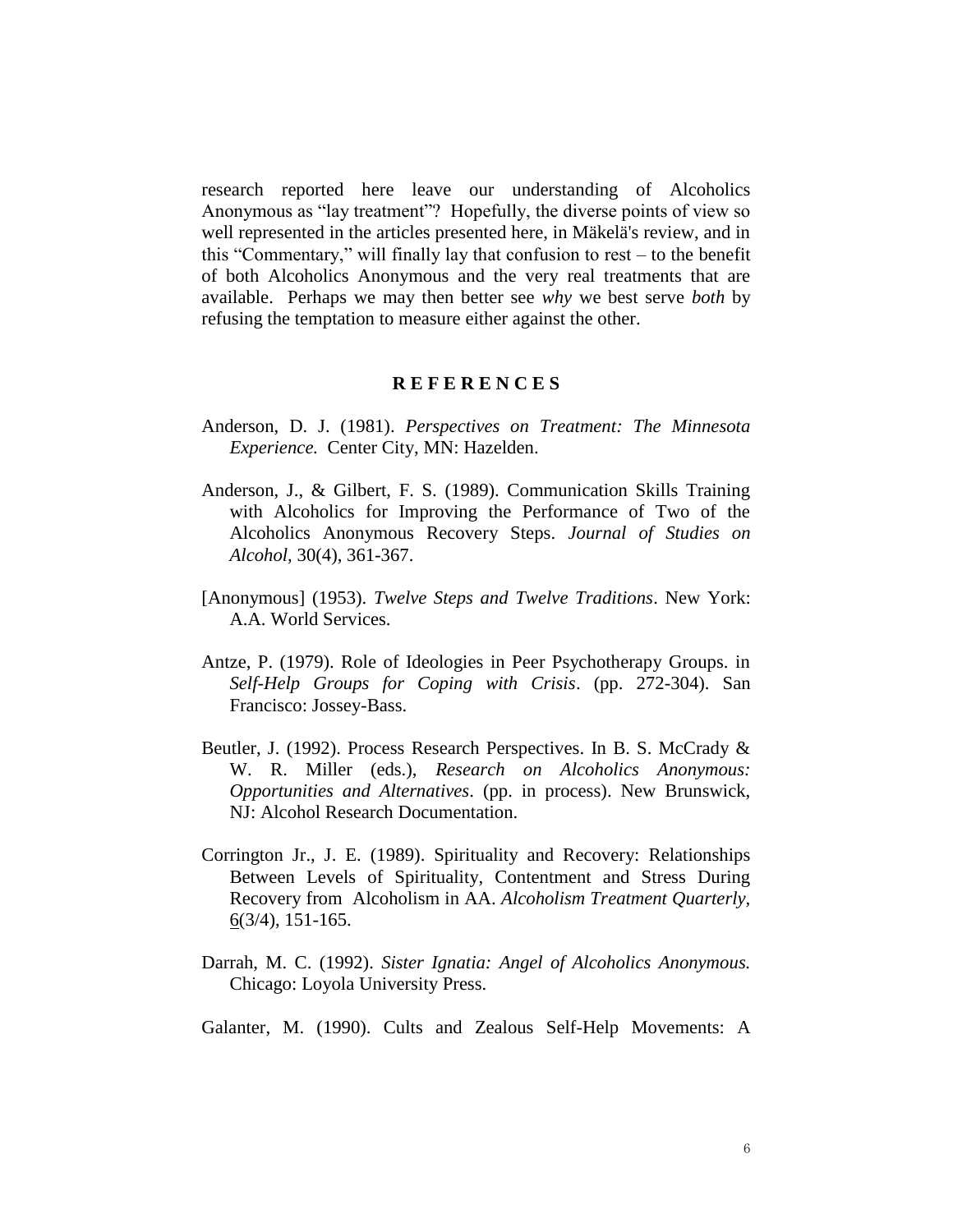Psychiatric Perspective. *American Journal of Psychiatry,* 147(5), 543-551.

- Galanter, M. (1989). *Cults: Faith, Healing, and Coercion*. New York: Oxford University Press.
- Galanter, M., Talbott, D., Gallegos, K., & Rubenstone, E. (1990). Combined Alcoholics Anonymous and Professional Care for Addicted Physicians. *American Journal of Psychiatry*, 147(1), 64-68.

Jones, R. K. (1970). Sectarian Characteristics of Alcoholics Anonymous. Sociology (Oxford), 4, 181-195.

- Kurtz, E. (1991). *Not-God: A History of Alcoholics Anonymous* (orig. ed. 1979). Center City: Hazelden.
- Mack, J. E. (1981). Alcoholism, A.A., and the Governance of the Self. In N. E. Zinberg, & M. H. Bean (eds.), *Dynamic Approaches to the Understanding and Treatment of Alcoholism*. (pp. 128-162). New York: Free Press.
- Mäkelä, K. (1992). Alcoholics Anonymous and the New Self-Help Movement. *Annual Review of Addictions Research and Treatment, 2,* Working paper, in process.
- Maxwell, M. A. (1951). Interpersonal Factors in the Genesis and Treatment of Alcoholism. *Social Forces*, 29(4), 443-448.
- Miller, W. R., & Hester, R. K. (1980). Treating the Problem Drinker: Modern Approaches. in W. R. Miller (ed.), *The Addictive Behaviors: Treatment of Alcoholism, Drug Abuse, Smoking and Obesity*. New York: Pergamon Press.
- Nowinski, J. (1992). Research and the A.A. Traditions. In W. R. Miller, & B. S. McCrady (eds.), *Proceedings of Conference: Research on Alcoholics Anonymous.* (pp. in process). New Brunswick, NJ: Center of Alcohol Studies/Rutgers University Press.
- Onions, C. T. (ed.) (1969). *The Oxford Dictionary of English Etymology*. New York: Oxford University Press.